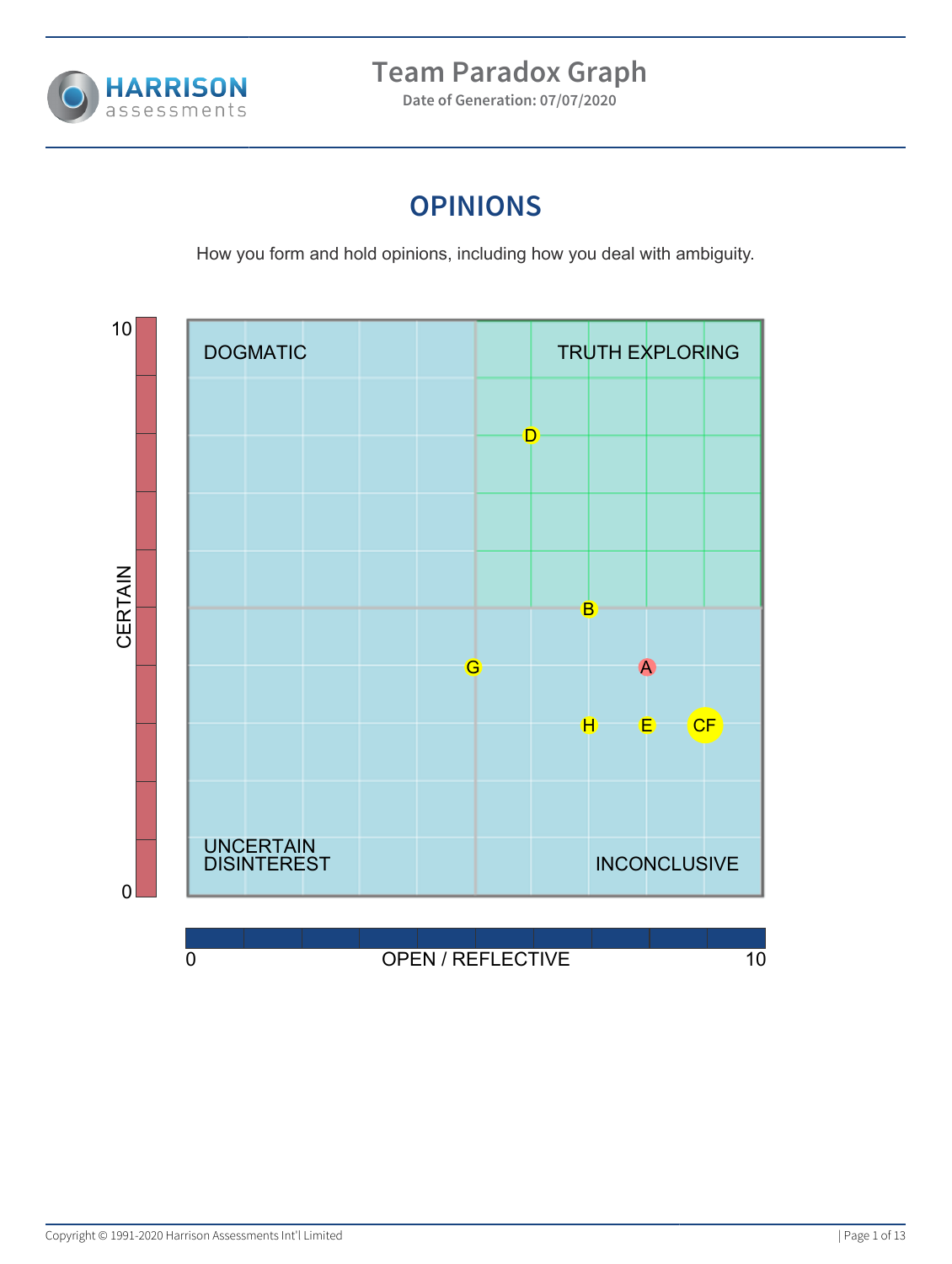

**Date of Generation: 07/07/2020**

## **DECISION APPROACH**

How you use logic and intuition when making decisions.

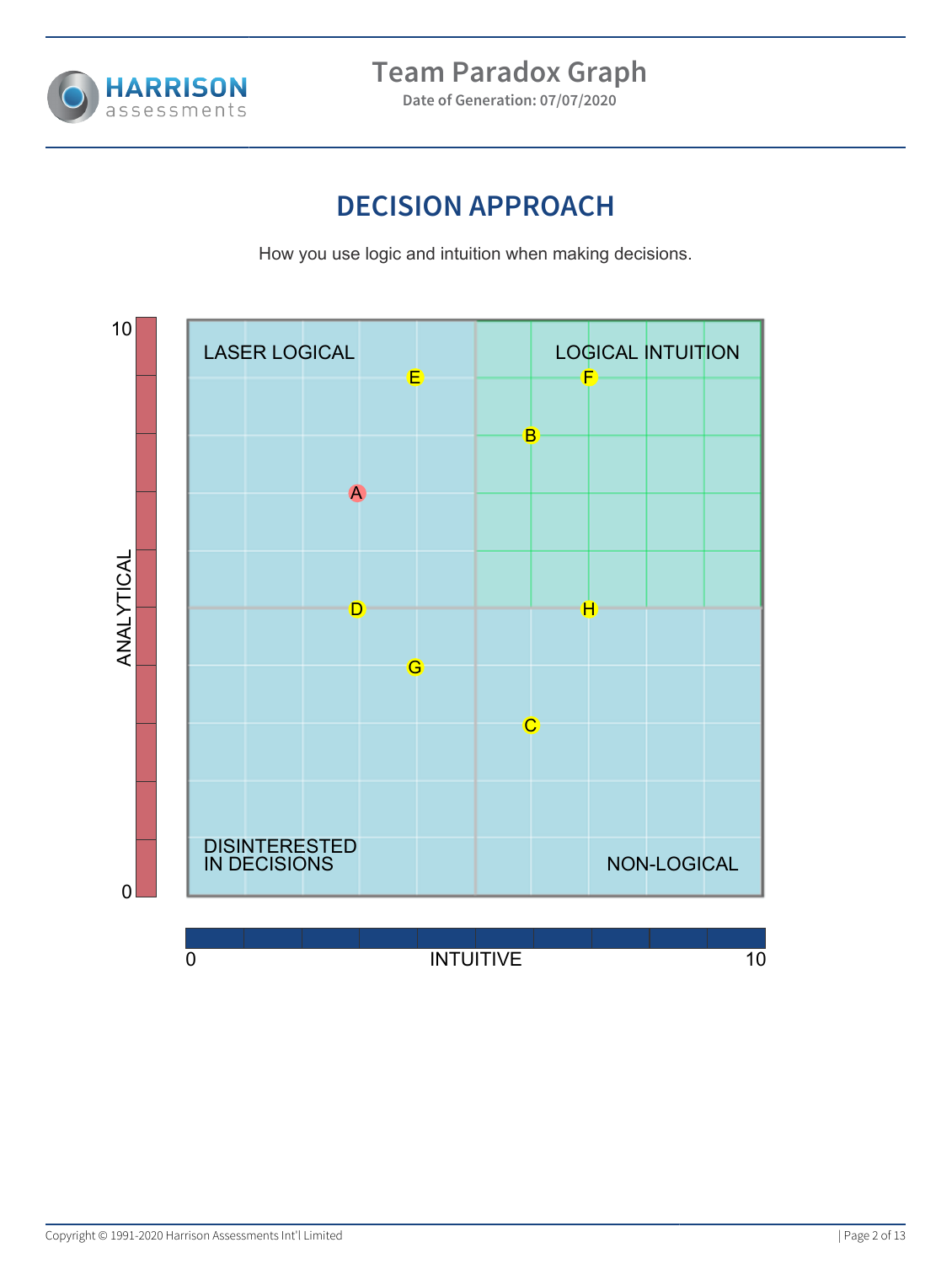

**Date of Generation: 07/07/2020**

# **STRATEGIC**

How you strategically manage risk.

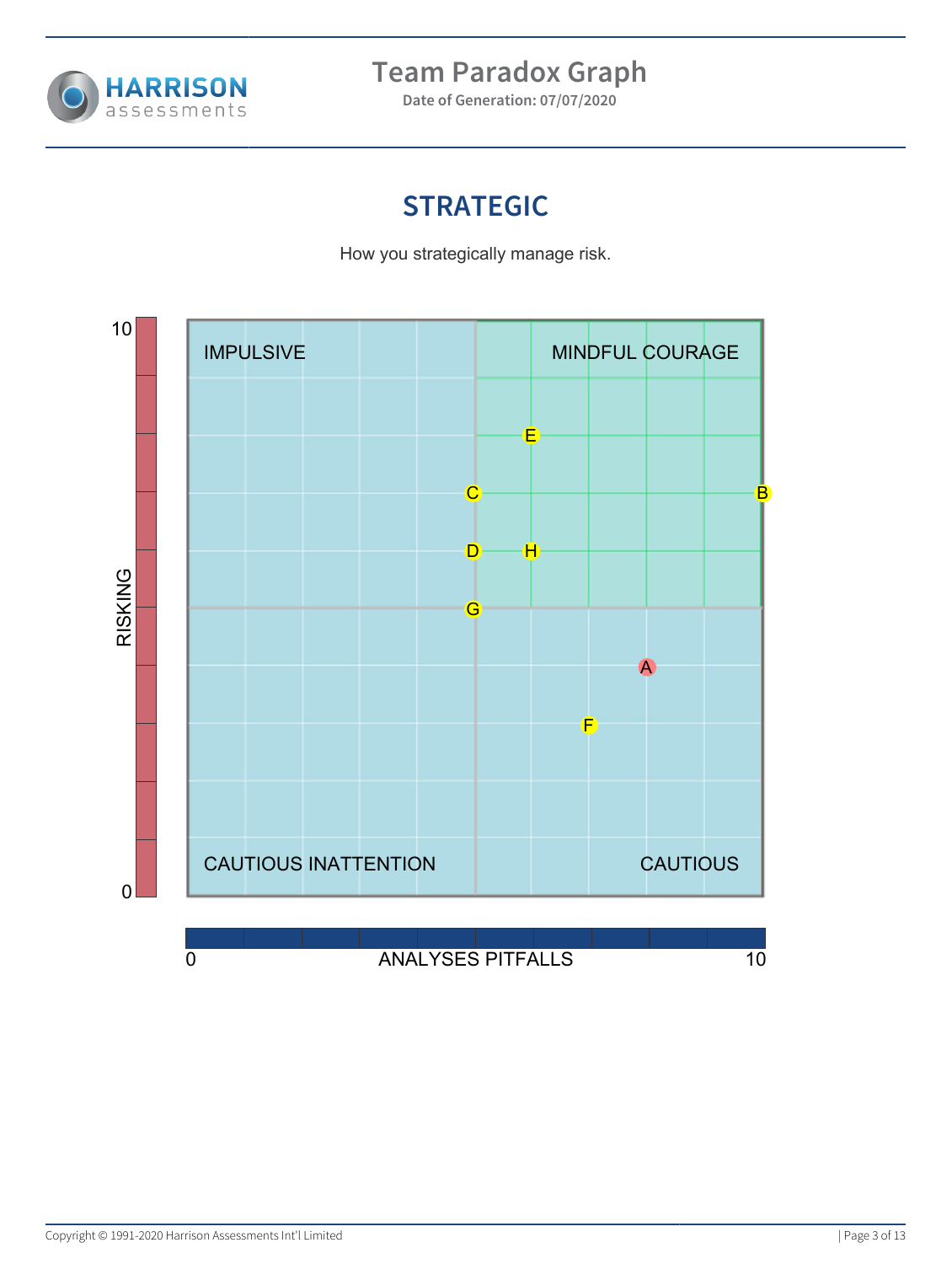

**Date of Generation: 07/07/2020**

#### **SELF**

How you manage self-esteem and self-improvement.

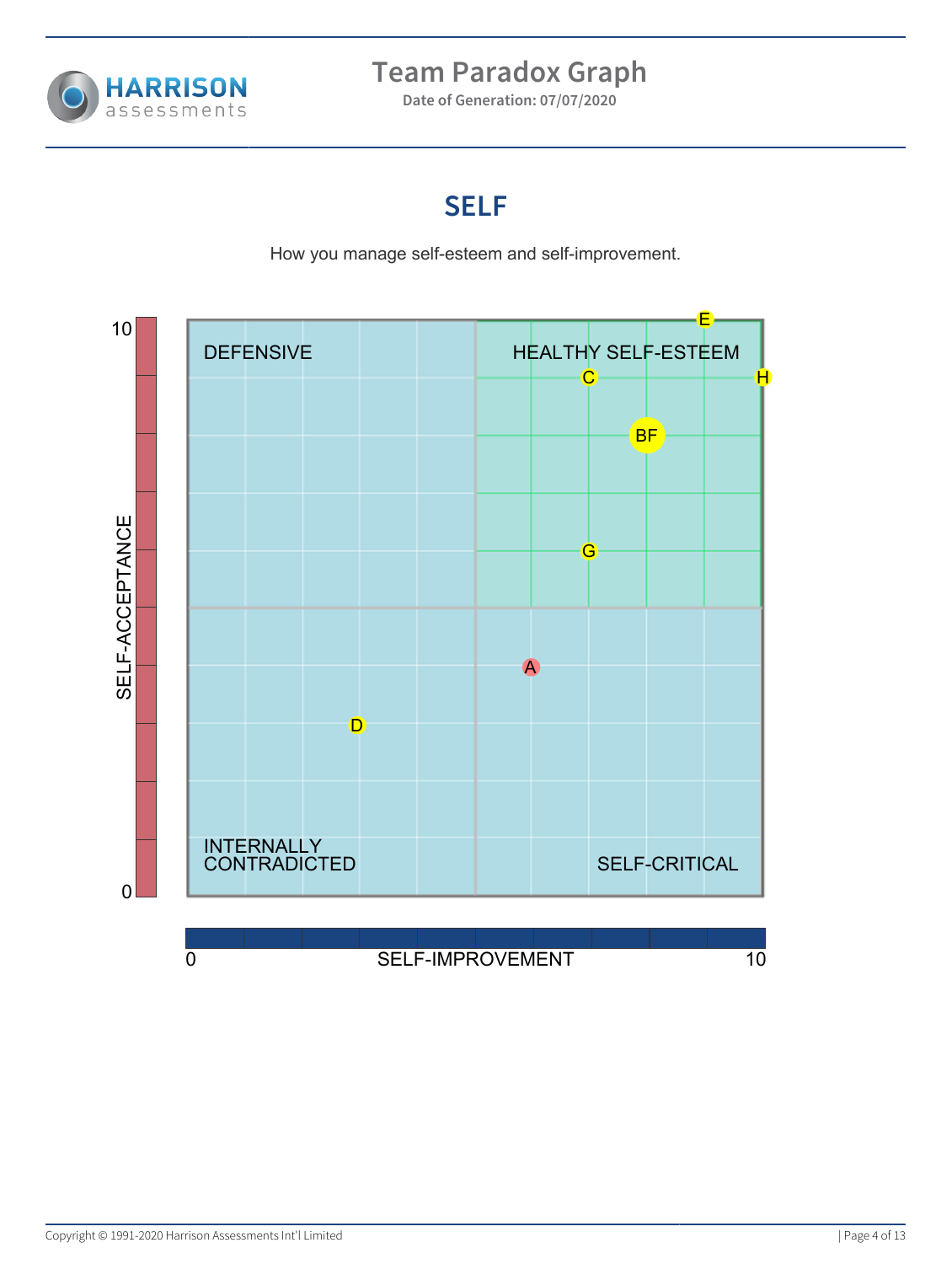

**Date of Generation: 07/07/2020**

### **MOTIVATION**

How you deal with self-motivation and stress.

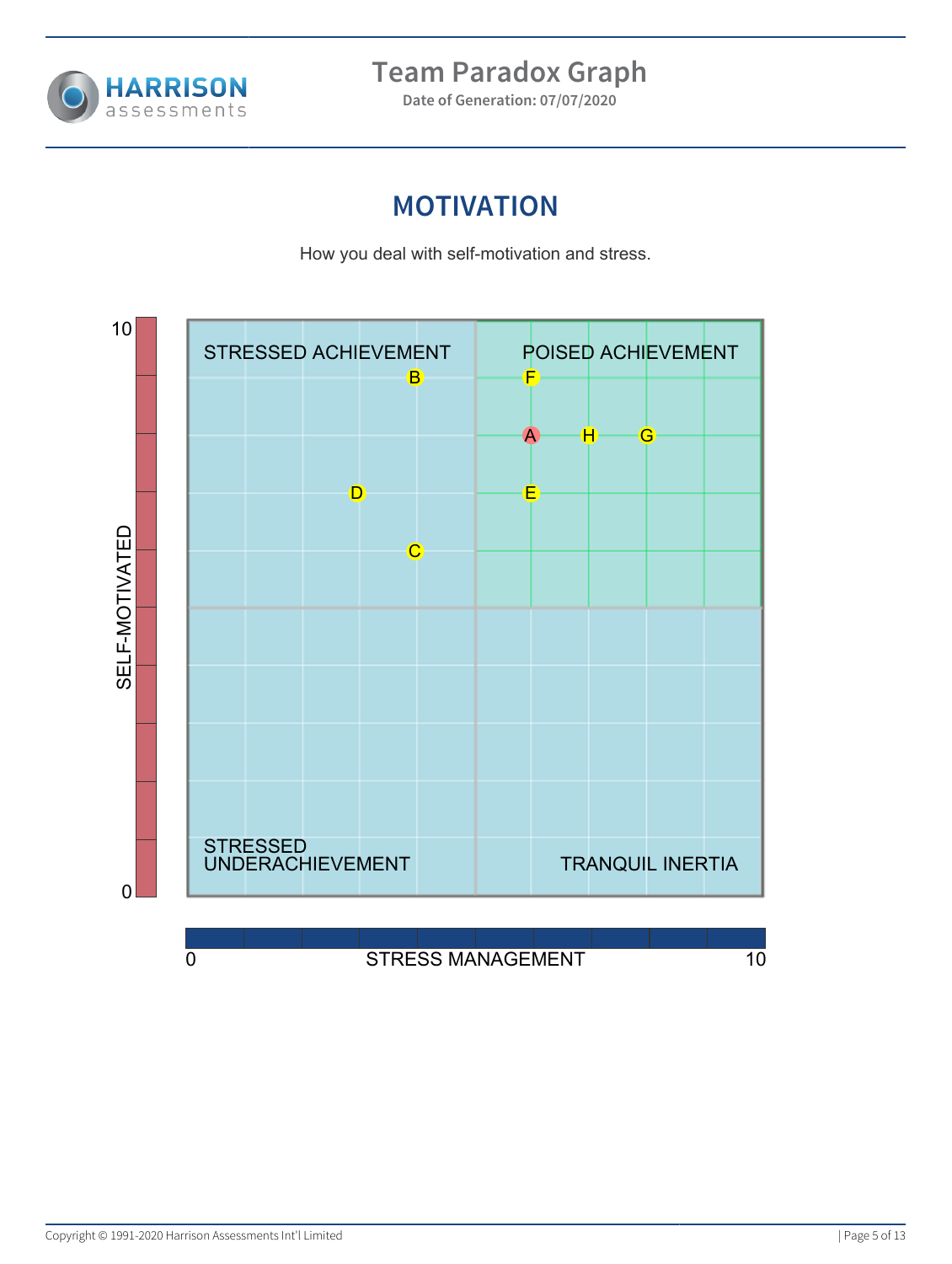

**Date of Generation: 07/07/2020**

## **DRIVING**

How you manage rapport and empathy when managing the performance of others.

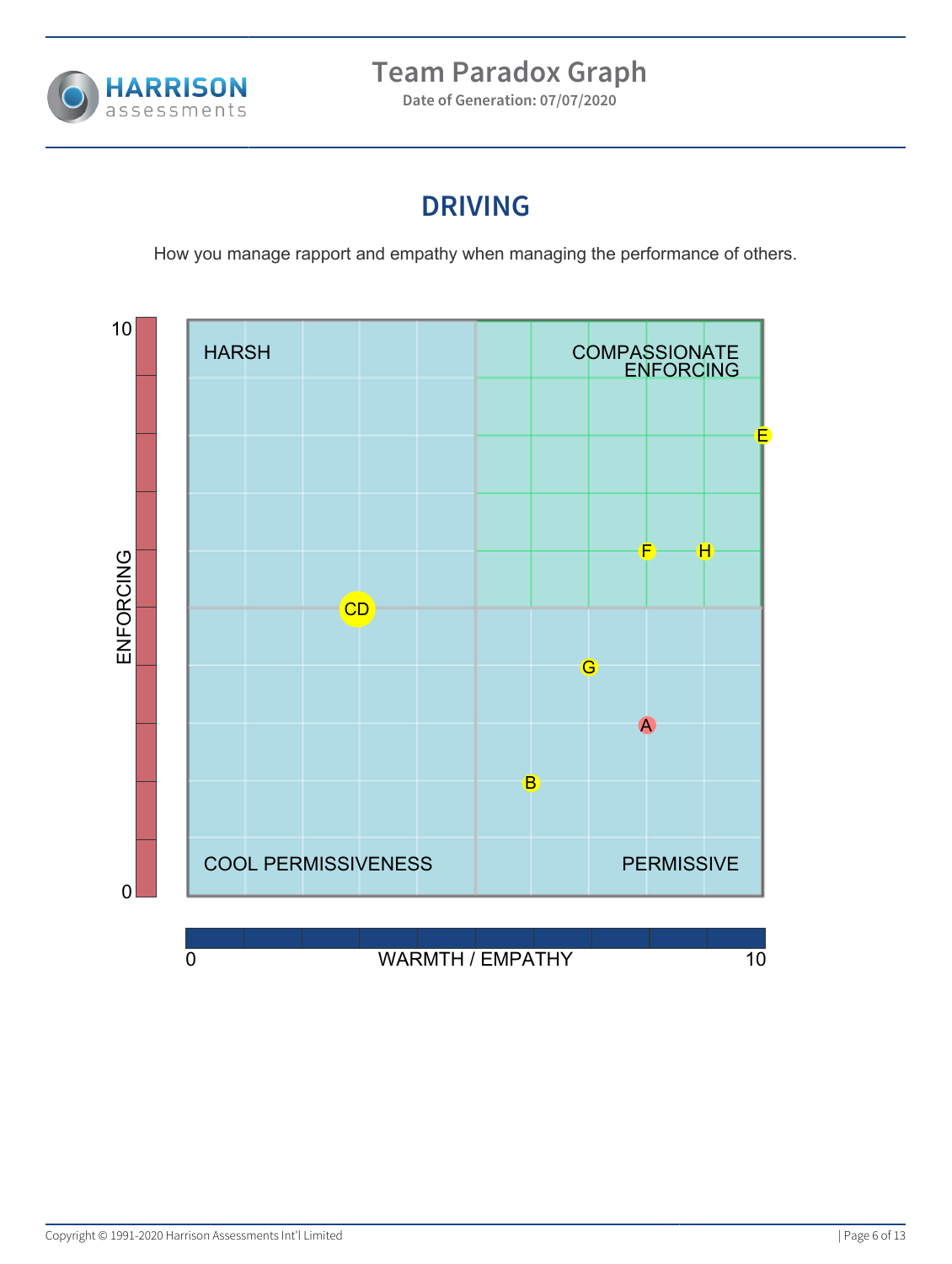

**Date of Generation: 07/07/2020**

## **COMMUNICATION**

How you manage directness and tactfulness when communicating with others.

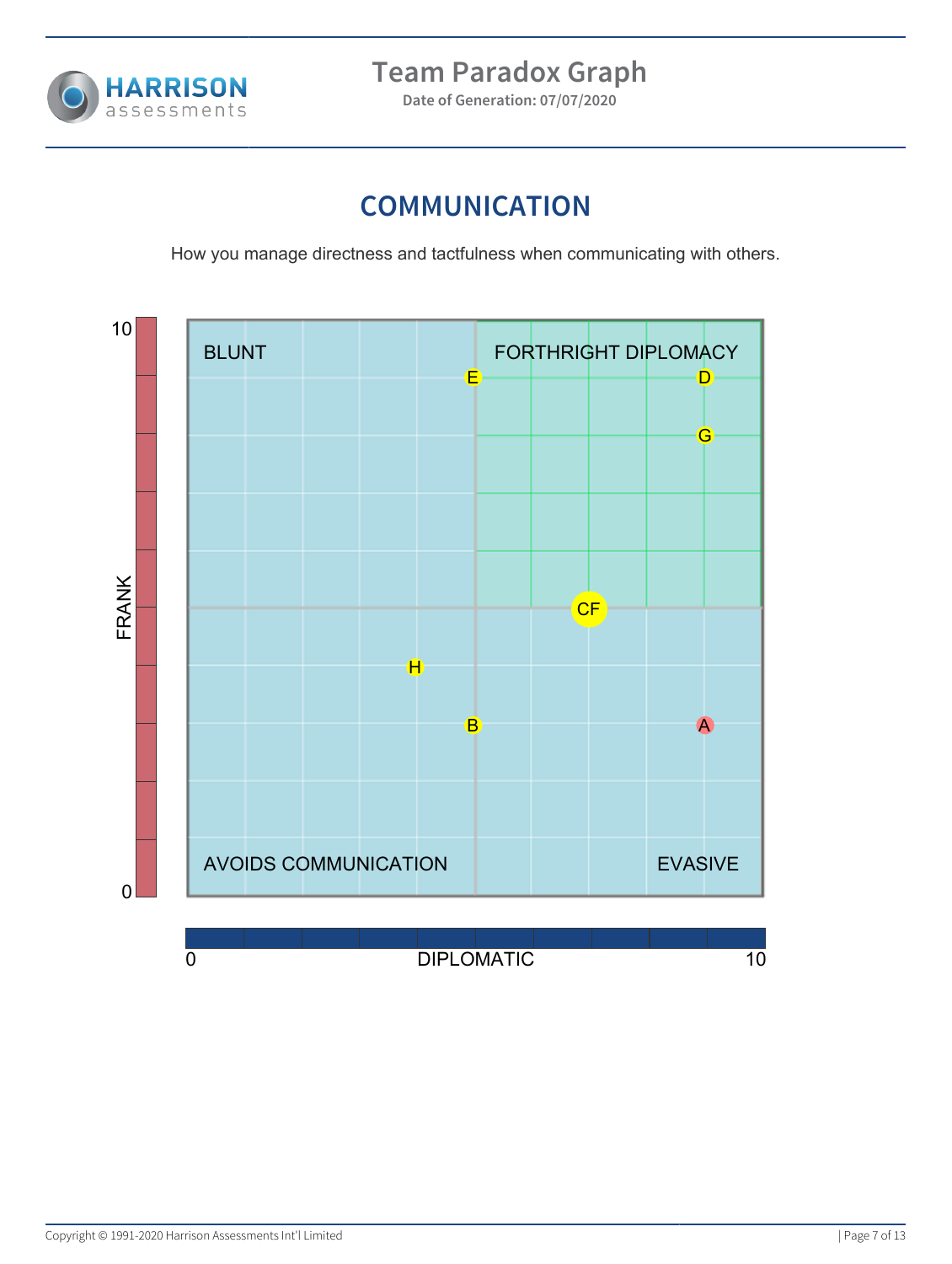

**Date of Generation: 07/07/2020**

## **INNOVATION**

How you approach trying new things and overcoming obstacles.

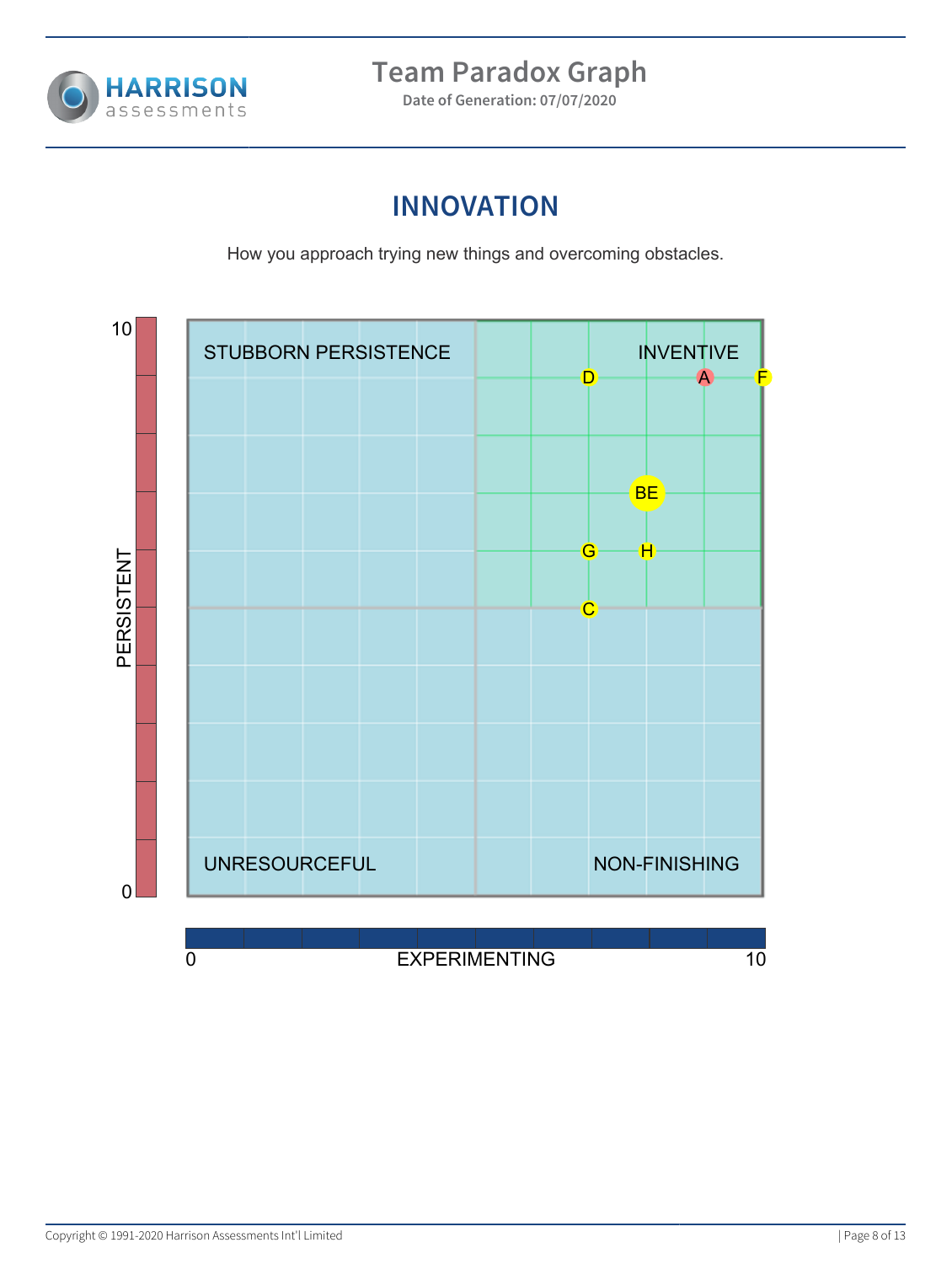

**Date of Generation: 07/07/2020**

## **DELEGATION**

How you approach self-responsibility and collaboration.

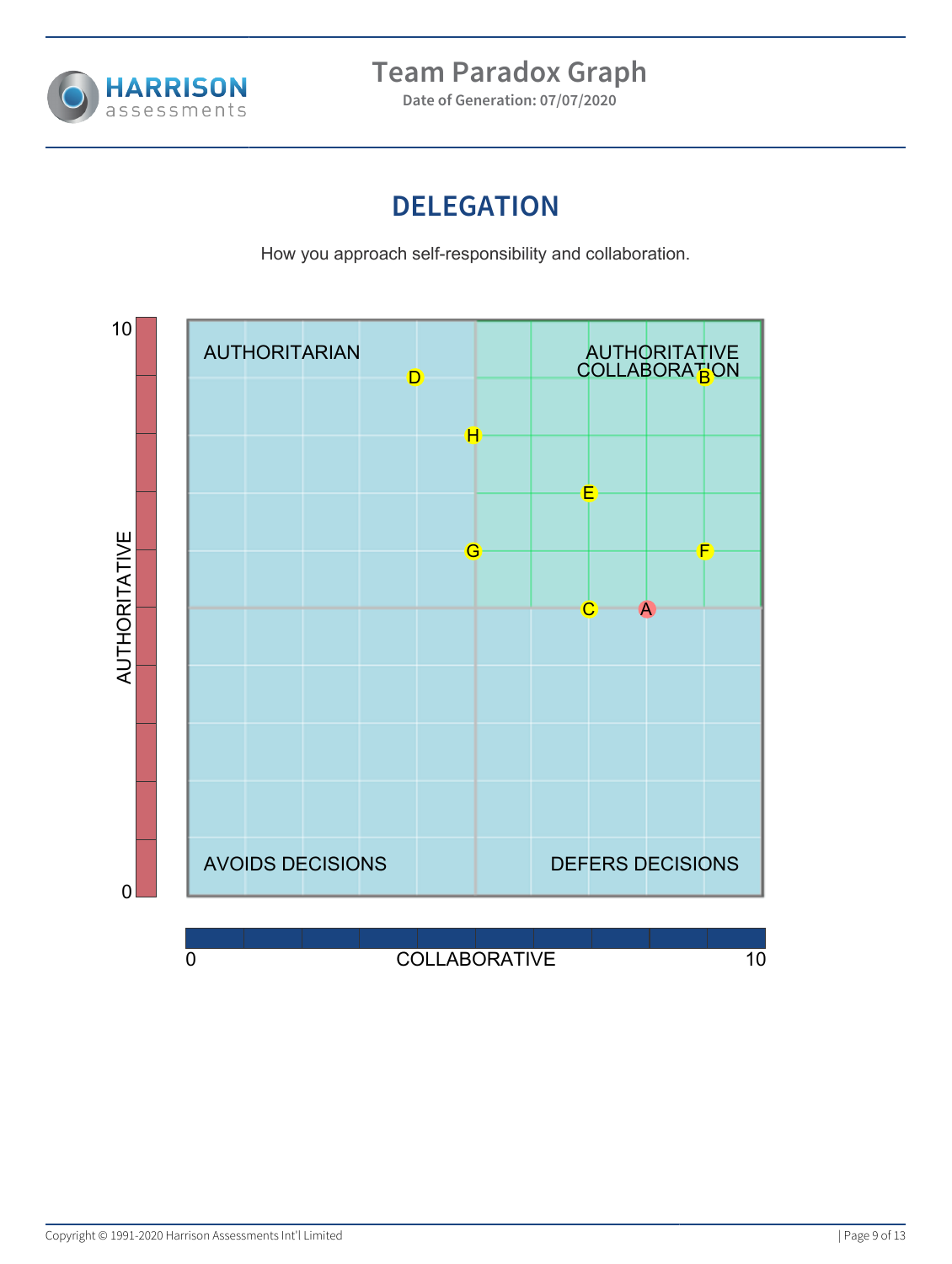

**Date of Generation: 07/07/2020**

#### **POWER**

How you approach helping others and asserting your needs.

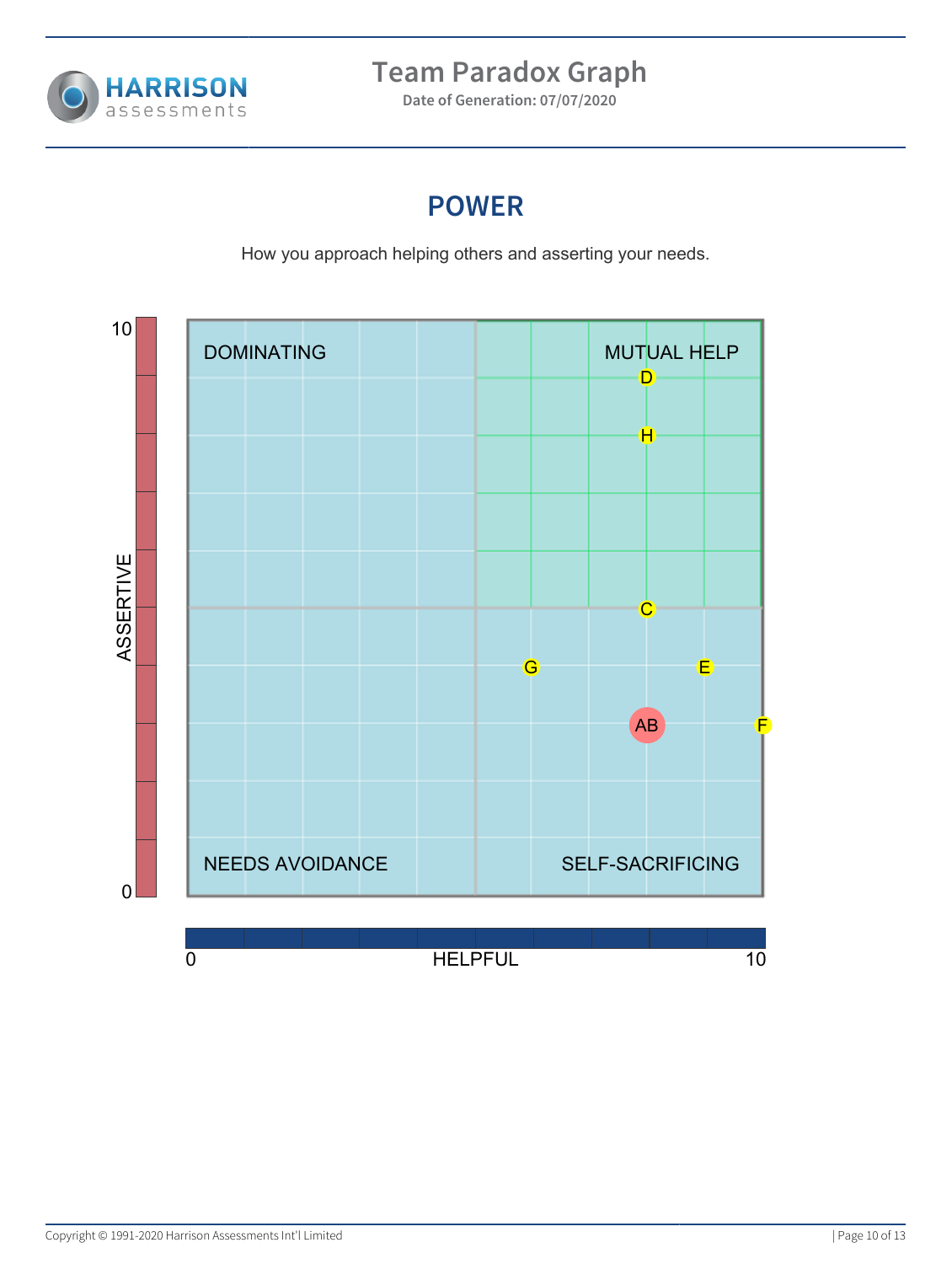

**Date of Generation: 07/07/2020**

### **ORGANISATION**

How you deal with adaptability and creating organisation or structure.

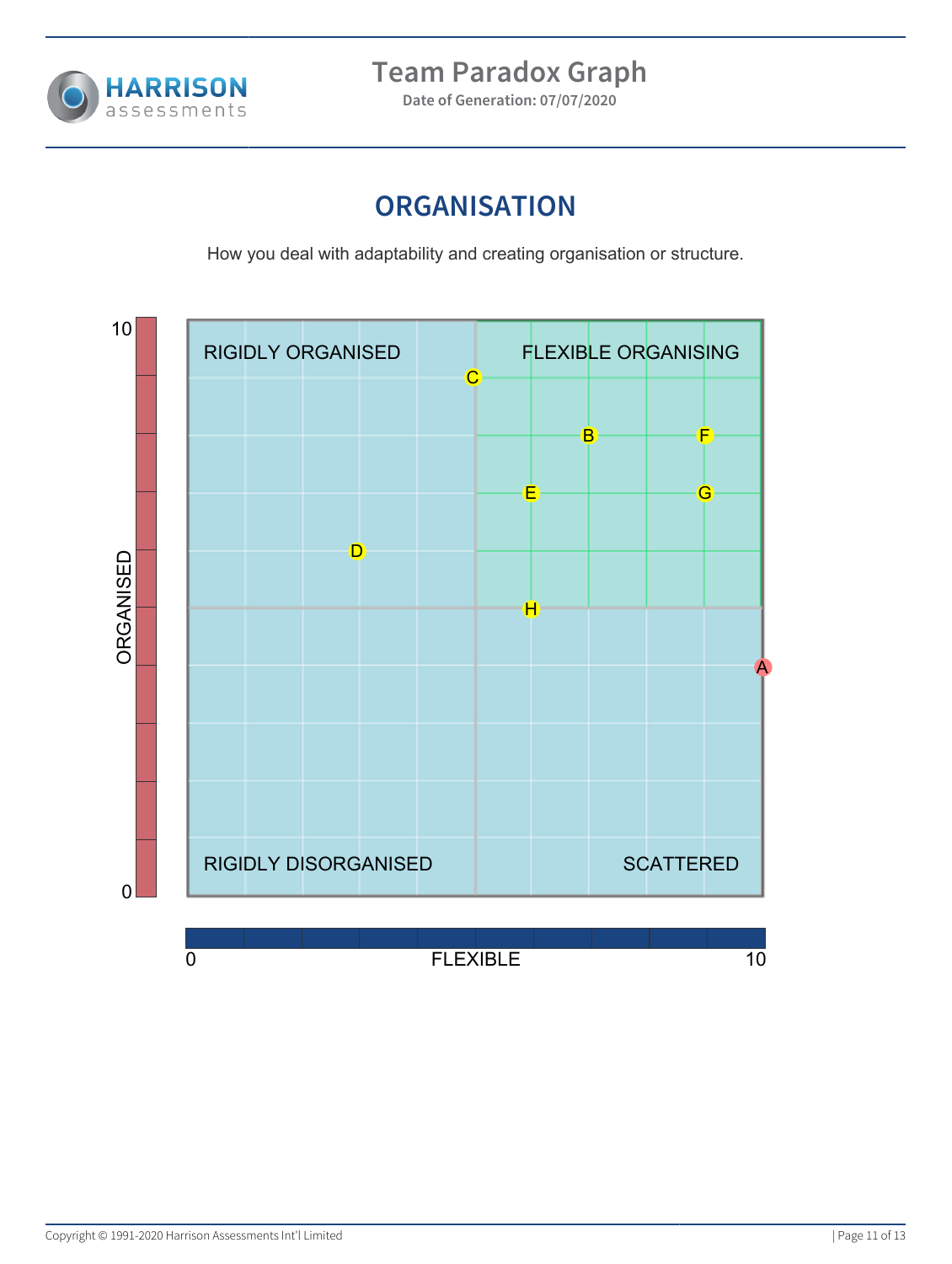

**Date of Generation: 07/07/2020**

## **STRATEGIC ACUMEN**

How you approach opportunities and mindfulness of difficulties.